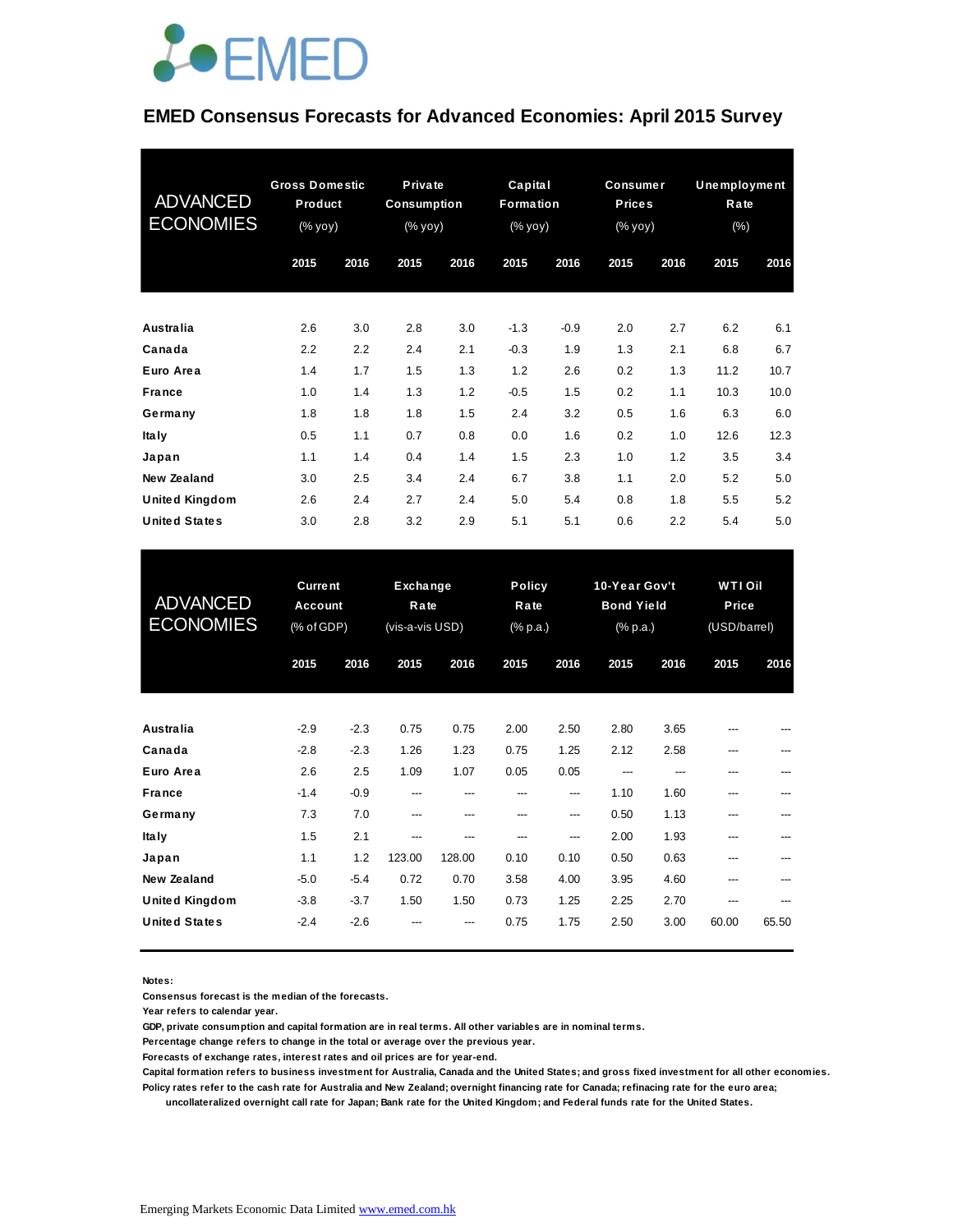

#### **EMED Consensus Forecasts for Emerging Markets: April 2015 Survey**

|                       | <b>Gross Domestic</b> |      | Private     |      | <b>Fixed</b> |        | Consumer      |      |      | <b>Unemployment</b>      |  |
|-----------------------|-----------------------|------|-------------|------|--------------|--------|---------------|------|------|--------------------------|--|
| <b>EMERGING</b>       | Product               |      | Consumption |      | Investment   |        | <b>Prices</b> |      | Rate |                          |  |
| <b>MARKETS</b>        | $(%$ (% yoy)          |      | (% yoy)     |      | $(%$ (% yoy) |        | (% yoy)       |      | (%)  |                          |  |
|                       | 2015                  | 2016 | 2015        | 2016 | 2015         | 2016   | 2015          | 2016 | 2015 | 2016                     |  |
|                       |                       |      |             |      |              |        |               |      |      |                          |  |
|                       |                       |      |             |      |              |        |               |      |      |                          |  |
| Argentina             | 0.4                   | 2.0  | 0.5         | 2.1  | 0.0          | 1.4    | 27.0          | 28.7 | 7.8  | 8.1                      |  |
| <b>Brazil</b>         | 0.4                   | 1.5  | 0.5         | 1.4  | $-2.0$       | 1.1    | 6.5           | 5.8  | 5.8  | 6.0                      |  |
| Chile                 | 2.9                   | 3.9  | 2.8         | 3.4  | 0.3          | 3.5    | 3.3           | 3.1  | 6.6  | 6.8                      |  |
| China                 | 7.0                   | 6.8  | 7.7         | 7.3  | 6.4          | 6.1    | 1.7           | 2.4  | 4.1  | 4.2                      |  |
| Colombia              | 3.8                   | 3.9  | 3.6         | 4.3  | 3.7          | 5.8    | 3.6           | 3.2  | 9.1  | 9.0                      |  |
| <b>Czech Republic</b> | 2.5                   | 2.8  | 2.3         | 2.1  | 3.8          | 4.0    | 1.0           | 1.8  | 6.3  | 5.7                      |  |
| <b>Hong Kong</b>      | 2.8                   | 3.0  | 2.9         | 2.8  | 4.1          | 4.0    | 3.5           | 3.0  | 3.3  | 3.4                      |  |
| Hungary               | 2.4                   | 2.3  | 2.2         | 2.0  | 3.5          | 0.8    | 0.7           | 2.5  | 7.7  | 7.4                      |  |
| India                 | 6.5                   | 7.0  | 5.8         | 7.1  | 5.6          | 7.6    | 6.0           | 5.5  | ---  | $\hspace{0.05cm} \ldots$ |  |
| Indonesia             | 5.4                   | 5.7  | 5.2         | 5.4  | 5.8          | 7.0    | 6.0           | 5.1  | 5.9  | 5.6                      |  |
| Malaysia              | 5.0                   | 5.0  | 5.5         | 5.0  | 5.3          | 4.5    | 3.0           | 3.0  | 3.0  | 3.0                      |  |
| <b>Mexico</b>         | 3.1                   | 3.6  | 2.9         | 3.6  | 5.2          | 5.7    | 3.5           | 3.5  | 4.4  | 4.3                      |  |
| <b>Philippines</b>    | 6.3                   | 6.1  | 5.9         | 5.4  | 7.7          | 7.2    | 3.1           | 3.5  | 7.0  | 6.8                      |  |
| Poland                | 3.3                   | 3.6  | 3.3         | 3.3  | 6.6          | 7.3    | 0.0           | 1.6  | 9.4  | 9.1                      |  |
| Russia                | $-3.5$                | 0.4  | $-4.9$      | 1.0  | $-6.1$       | $-0.1$ | 12.5          | 7.0  | 6.2  | 6.5                      |  |
| Singapore             | 3.1                   | 3.3  | 2.4         | 2.3  | 4.5          | 2.2    | 0.5           | 1.8  | 2.1  | 2.1                      |  |
| South Korea           | 3.5                   | 3.7  | 2.6         | 2.9  | 3.5          | 3.7    | 1.3           | 2.2  | 3.3  | 3.3                      |  |
| <b>Taiwan</b>         | 3.5                   | 3.5  | 2.6         | 2.7  | 3.9          | 3.7    | 0.8           | 1.5  | 3.8  | 3.8                      |  |
| <b>Thailand</b>       | 3.9                   | 4.2  | 3.3         | 3.4  | 5.2          | 5.7    | 1.0           | 2.5  | 0.9  | 1.0                      |  |
| Turkey                | 3.5                   | 3.8  | 2.5         | 3.5  | 2.5          | 4.2    | 6.8           | 6.5  | 9.9  | 10.3                     |  |

| <b>EMERGING</b><br><b>MARKETS</b> | <b>Money</b><br><b>Supply M2</b><br>$(%$ $\mathsf{yoy})$ |      | Merchandise<br><b>Exports</b><br>$(%$ (% yoy) |      | Merchandise<br><b>Imports</b><br>$(%$ (% yoy) |      | <b>Current</b><br><b>Account</b><br>(% of GDP) |        | Exchange<br>Rate<br>(vis-a-vis USD) |       |
|-----------------------------------|----------------------------------------------------------|------|-----------------------------------------------|------|-----------------------------------------------|------|------------------------------------------------|--------|-------------------------------------|-------|
|                                   | 2015                                                     | 2016 | 2015                                          | 2016 | 2015                                          | 2016 | 2015                                           | 2016   | 2015                                | 2016  |
|                                   |                                                          |      |                                               |      |                                               |      |                                                |        |                                     |       |
| Argentina                         | 25.7                                                     | 22.8 | $-5.8$                                        | 1.0  | $-0.3$                                        | 2.1  | $-1.2$                                         | $-1.2$ | 10.64                               | 14.14 |
| <b>Brazil</b>                     | 8.9                                                      | 9.3  | 1.6                                           | 3.6  | 1.1                                           | 1.9  | $-3.7$                                         | $-3.6$ | 2.97                                | 3.05  |
| Chile                             | 14.0                                                     | 13.5 | 3.1                                           | 4.2  | 1.4                                           | 4.0  | $-2.2$                                         | $-1.8$ | 615                                 | 600   |
| China                             | 11.5                                                     | 10.8 | 6.7                                           | 6.6  | 4.1                                           | 6.0  | 2.4                                            | 2.2    | 6.21                                | 6.15  |
| Colombia                          | 14.1                                                     | 14.3 | $-6.1$                                        | 4.2  | $-2.3$                                        | 5.4  | $-4.7$                                         | $-4.4$ | 2550                                | 2475  |
| <b>Czech Republic</b>             | ---                                                      | ---  | 5.7                                           | 8.4  | 6.2                                           | 8.8  | $-0.3$                                         | $-0.3$ | 27.0                                | 24.6  |
| <b>Hong Kong</b>                  | 7.5                                                      | 7.0  | 4.6                                           | 5.0  | 4.4                                           | 5.2  | 2.5                                            | 1.8    | 7.78                                | 7.79  |
| Hungary                           | 6.6                                                      | 6.0  | 5.4                                           | 7.1  | 6.2                                           | 6.5  | 4.3                                            | 4.2    | 298                                 | 293   |
| India                             | 13.3                                                     | 12.8 | 6.3                                           | 6.2  | 5.8                                           | 6.7  | $-1.6$                                         | $-1.7$ | 63.0                                | 63.8  |
| Indonesia                         | 11.5                                                     | 10.3 | 2.9                                           | 5.4  | 2.2                                           | 5.2  | $-2.7$                                         | $-2.4$ | 12580                               | 13144 |
| Malaysia                          | 8.3                                                      | 8.3  | 3.5                                           | 5.4  | 3.6                                           | 5.5  | 3.4                                            | 4.0    | 3.58                                | 3.55  |
| <b>Mexico</b>                     | 10.1                                                     | 11.4 | 6.5                                           | 6.7  | 5.6                                           | 7.0  | $-2.1$                                         | $-2.3$ | 14.6                                | 14.1  |
| <b>Philippines</b>                | 10.5                                                     | 10.4 | 6.7                                           | 7.6  | 6.1                                           | 8.5  | 3.5                                            | 3.5    | 45.0                                | 45.0  |
| Poland                            | 7.7                                                      | 7.7  | 6.1                                           | 5.7  | 7.0                                           | 6.8  | $-1.4$                                         | $-1.9$ | 4.00                                | 3.74  |
| Russia                            | 7.3                                                      | 7.0  | $-1.0$                                        | 2.2  | $-10.6$                                       | 6.0  | 2.9                                            | 3.6    | 62.5                                | 58.5  |
| Singapore                         | 5.9                                                      | 4.0  | 3.9                                           | 3.2  | 3.0                                           | 3.1  | 19.0                                           | 18.7   | 1.36                                | 1.34  |
| South Korea                       | 7.4                                                      | 7.9  | 3.3                                           | 5.1  | 1.8                                           | 5.3  | 6.7                                            | 5.9    | 1120                                | 1133  |
| Taiwan                            | 5.6                                                      | 5.8  | 5.7                                           | 5.8  | 5.4                                           | 5.7  | 12.5                                           | 11.5   | 31.8                                | 32.0  |
| <b>Thailand</b>                   | 6.7                                                      | 7.5  | 4.0                                           | 4.0  | 4.8                                           | 6.8  | 3.2                                            | 2.1    | 33.3                                | 33.7  |
| <b>Turkey</b>                     | 12.0                                                     | 10.1 | 4.3                                           | 5.0  | 2.0                                           | 5.2  | $-4.6$                                         | $-4.9$ | 2.59                                | 2.65  |

**Notes:** 

**Consensus forecast is the median of the forecasts.**

**Year refers to calendar year except for India for which fiscal year (April to March) is used.**

**GDP, private consumption and fixed investment are in real terms. All other variables are in nominal terms.**

**Percentage change refers to change in the total or average over the previous year, except for money supply growth which is based on year-end figures.**

**Forecasts of exchange rates and interest rates are for year-end.**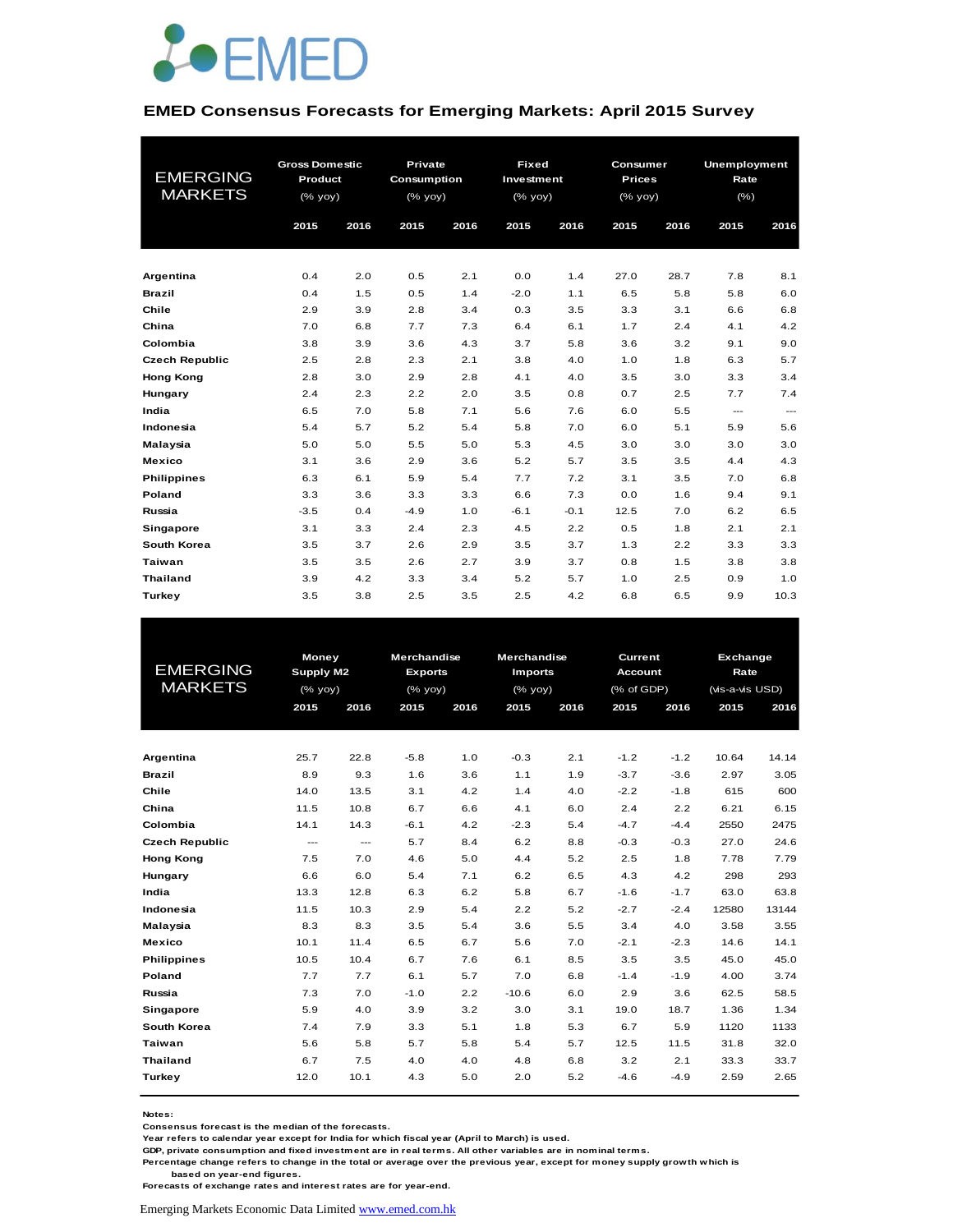

# **EMED Consensus Forecasts for the United States: April 2015 Survey**

| <b>UNITED STATES</b>             | <b>Gross Domestic</b><br><b>Product</b><br>$(% \overline{y})$ (% yoy) |      | Consumer<br><b>Prices</b><br>$(% \mathsf{Y}\cup \mathsf{Y})$ (% $\mathsf{Y}\cup \mathsf{Y}$ ) |                          | <b>UNITED STATES</b>                | <b>Gross Domestic</b><br><b>Product</b><br>(% yoy) |                          | Consumer<br><b>Prices</b><br>(% yoy) |       |
|----------------------------------|-----------------------------------------------------------------------|------|-----------------------------------------------------------------------------------------------|--------------------------|-------------------------------------|----------------------------------------------------|--------------------------|--------------------------------------|-------|
|                                  | 2015                                                                  | 2016 | 2015                                                                                          | 2016                     |                                     | 2015                                               | 2016                     | 2015                                 | 2016  |
|                                  |                                                                       |      |                                                                                               |                          |                                     |                                                    |                          |                                      |       |
| <b>ABN AMRO</b>                  | 3.2                                                                   | 3.1  | $-0.2$                                                                                        | 2.5                      | <b>ITOCHU Institute</b>             | 2.6                                                | ---                      | 1.8                                  |       |
| <b>Action Economics</b>          | 2.6                                                                   | 2.7  | 0.0                                                                                           | 2.0                      | <b>KBC</b>                          | 3.1                                                | ---                      | 2.0                                  |       |
| <b>AIB Global Treasury</b>       | 3.0                                                                   | ---  | 2.0                                                                                           | ---                      | <b>Kiel Economics</b>               | 3.2                                                | 3.0                      | 2.5                                  |       |
| Allianz                          | 3.0                                                                   | 2.5  | 0.3                                                                                           | 2.2                      | Korea Investment & Securities       | 3.1                                                | ---                      | 2.1                                  | ---   |
| Asiya Investments                | 2.7                                                                   | 2.9  | 0.8                                                                                           | 2.2                      | <b>Mesirow Financial</b>            | 2.8                                                | 3.2                      | 0.2                                  | 1.8   |
| <b>Bank Julius Baer</b>          | 2.6                                                                   | 3.0  | 0.0                                                                                           | 1.8                      | <b>Moody's Analytics</b>            | 3.1                                                | 3.5                      | 0.6                                  | 2.6   |
| <b>Bank of Ireland</b>           | 3.2                                                                   | ---  | 0.7                                                                                           | ---                      | <b>Mortgage Bankers Association</b> | 2.7                                                | 2.5                      | 1.2                                  | 2.2   |
| <b>Barclays Capital</b>          | 2.7                                                                   | 2.5  | 1.6                                                                                           | 1.9                      | <b>NAR</b>                          | 2.7                                                | 3.0                      | 0.3                                  | 3.1   |
| <b>BayernLB</b>                  | 3.0                                                                   | 2.7  | 0.1                                                                                           | 2.1                      | <b>National Bank of Canada</b>      | 2.9                                                | 2.7                      | 0.4                                  | 2.3   |
| <b>BBVA</b>                      | 2.5                                                                   | ---  | 2.2                                                                                           | ---                      | <b>Natixis</b>                      | 3.0                                                | 2.5                      | 0.7                                  | 2.4   |
| <b>Berenberg Capital Markets</b> | 2.8                                                                   | 2.9  | 0.4                                                                                           | 1.9                      | <b>NIESR</b>                        | 3.2                                                | 2.9                      | 0.5                                  | 1.7   |
| <b>BMO Capital Markets</b>       | 2.9                                                                   | 2.6  | 0.3                                                                                           | 2.2                      | <b>NLI Research Institute</b>       | 3.1                                                | $---$                    | 1.9                                  | ---   |
| <b>BNP Paribas</b>               | 3.0                                                                   | 2.8  | 0.2                                                                                           | 2.5                      | <b>Northern Trust</b>               | 2.8                                                | $\overline{a}$           | 2.0                                  | $---$ |
| <b>Capital Economics</b>         | 3.3                                                                   | 2.8  | $-0.1$                                                                                        | 2.0                      | <b>OCBC Bank</b>                    | 3.1                                                | 2.8                      | 0.5                                  | 2.2   |
| <b>CIBC World Markets</b>        | 2.9                                                                   | 2.4  | 0.4                                                                                           | 2.8                      | <b>PNC</b>                          | 3.3                                                | 2.9                      | 0.6                                  | 2.4   |
| Citigroup                        | 3.1                                                                   | 3.0  | 1.4                                                                                           | 1.8                      | Prometeia                           | 3.0                                                | 2.8                      | 0.7                                  | 2.0   |
| <b>Comerica Bank</b>             | 3.0                                                                   | 2.7  | 0.2                                                                                           | 2.6                      | <b>Rabobank</b>                     | 2.5                                                | ---                      | 1.3                                  | ---   |
| Commerzbank                      | 2.8                                                                   | 2.8  | 0.2                                                                                           | 2.0                      | <b>Raymond James</b>                | 2.9                                                | 2.7                      | 0.1                                  | 1.9   |
| <b>Credit Agricole</b>           | 2.9                                                                   | 2.8  | 0.1                                                                                           | 2.1                      | <b>ROBECO</b>                       | 3.0                                                | ---                      | 2.1                                  | ---   |
| <b>Credit Suisse</b>             | 2.9                                                                   | 2.9  | 1.7                                                                                           | 2.0                      | <b>Royal Bank of Canada</b>         | 2.9                                                | 3.0                      | 0.5                                  | 2.8   |
| Danske Bank                      | 2.8                                                                   | 2.5  | 0.5                                                                                           | 2.3                      | <b>Schroders</b>                    | 3.2                                                | 2.7                      | 0.7                                  | 2.2   |
| <b>DBS Bank</b>                  | 2.6                                                                   | 2.4  | 1.2                                                                                           | 1.7                      | Scotia Capital                      | 3.0                                                | 2.9                      | 1.2                                  | 2.2   |
| Deka Bank                        | 2.7                                                                   | 2.9  | 0.6                                                                                           | 2.8                      | <b>Societe Generale</b>             | 3.3                                                | 3.2                      | 0.0                                  | 2.3   |
| Desjardins                       | 3.0                                                                   | 3.0  | 0.3                                                                                           | 2.5                      | <b>Standard &amp; Poor's</b>        | 3.0                                                | 2.8                      | 1.6                                  | 1.9   |
| <b>DIW</b>                       | 3.1                                                                   | 3.0  | 2.0                                                                                           | 2.2                      | <b>Standard Chartered</b>           | 2.8                                                | 2.4                      | 1.5                                  | 1.8   |
| DnB NOR                          | 3.4                                                                   | 2.8  | 0.4                                                                                           | 1.9                      | <b>TD Economics</b>                 | 3.0                                                | 2.8                      | 0.3                                  | 2.6   |
| DZ Bank                          | 3.2                                                                   | 2.4  | 0.5                                                                                           | 2.4                      | <b>UOB</b>                          | 2.9                                                | 2.5                      | 0.5                                  | 2.5   |
| <b>Erste Group Bank AG</b>       | 2.6                                                                   | ---  | 2.2                                                                                           | ---                      | <b>Wells Fargo</b>                  | 2.7                                                | $\overline{\phantom{a}}$ | 1.7                                  | ---   |
| <b>Experian Economics</b>        | 3.2                                                                   | ---  | 2.0                                                                                           | ---                      |                                     |                                                    |                          |                                      |       |
| <b>Fannie Mae</b>                | 2.9                                                                   | 2.8  | 0.2                                                                                           | 2.3                      |                                     |                                                    |                          |                                      |       |
| <b>First Trust Advisors</b>      | 2.6                                                                   | 2.7  | 0.4                                                                                           | 2.8                      | <b>CONSENSUS</b>                    |                                                    |                          |                                      |       |
| Freddie Mac                      | 3.0                                                                   | 2.7  | 0.8                                                                                           | 2.0                      | Median                              | 3.0                                                | 2.8                      | 0.6                                  | 2.2   |
| Handelsbanken                    | 3.3                                                                   | 2.6  | 2.0                                                                                           | 2.2                      | Mean                                | 2.9                                                | 2.8                      | 0.9                                  | 2.2   |
| <b>IFO Munich Institute</b>      | 3.3                                                                   | ---  | 1.5                                                                                           | $\hspace{0.05cm} \cdots$ | High                                | 3.4                                                | 3.5                      | 2.5                                  | 3.1   |
| ING                              | 3.4                                                                   | 2.9  | 0.2                                                                                           | 2.5                      | Low                                 | 2.2                                                | 2.4                      | $-0.2$                               | 1.1   |
| Intesa Sanpaolo                  | 2.2                                                                   | 3.2  | 1.7                                                                                           | 1.1                      | <b>Standard Deviation</b>           | 0.2                                                | 0.2                      | 0.8                                  | 0.4   |
| Continues in the next column     |                                                                       |      |                                                                                               |                          |                                     |                                                    |                          |                                      |       |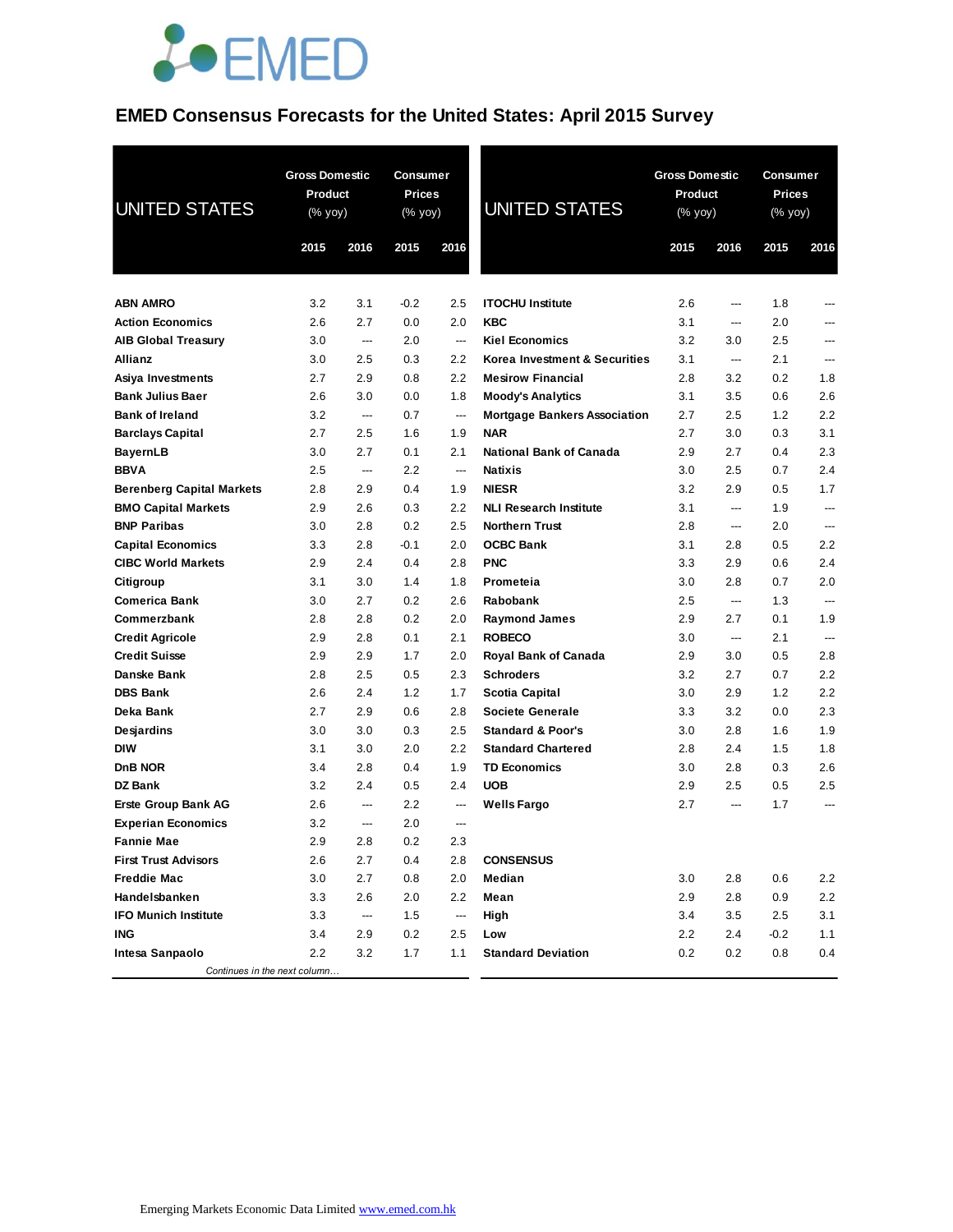

# **EMED Consensus Forecasts for the Euro Area: April 2015 Survey**

| 2015<br>2016<br>2015<br>2016<br>2015<br>2016<br>2015<br>2016<br><b>ABN AMRO</b><br>2.3<br>0.4<br>Intesa Sanpaolo<br>0.8<br>0.5<br>1.8<br>1.7<br>1.1<br>0.5<br><b>Action Economics</b><br><b>KBC</b><br>1.7<br>1.6<br>1.3<br>1.2<br>$\hspace{0.05cm} \ldots$<br>$---$<br>---<br>$\overline{a}$<br>1.5<br>1.3<br><b>Kiel Economics</b><br>1.5<br>$-0.2$<br>1.0<br><b>AIB Global Treasury</b><br>1.9<br>$---$<br>---<br>1.5<br>1.2<br>Korea Investment & Securities<br>1.3<br>0.9<br><b>Allianz</b><br>1.6<br>$-0.1$<br>---<br>$\overline{a}$<br>1.3<br>1.1<br>1.6<br>0.4<br>1.2<br><b>Mizuho Securities</b><br>1.5<br>Asiya Investments<br>0.9<br>---<br>Monte Dei Paschi Di Siena<br>1.3<br><b>Bank Julius Baer</b><br>1.8<br>2.0<br>0.5<br>1.3<br>1.3<br>1.8<br>0.1<br><b>Bank of Ireland</b><br>1.1<br>0.1<br><b>Moody's Analytics</b><br>1.3<br>1.9<br>0.2<br>1.4<br>---<br>$\overline{a}$<br>0.2<br><b>Barclays Capital</b><br>1.5<br>1.7<br>1.1<br><b>Natixis</b><br>1.5<br>1.6<br>0.2<br>1.5<br>1.5<br><b>BayernLB</b><br>1.0<br>$-0.2$<br>0.9<br><b>NIESR</b><br>1.4<br>1.9<br>$-0.4$<br>1.4<br><b>BBVA</b><br>1.9<br>1.1<br><b>NLI Research Institute</b><br>1.2<br>1.0<br>$\overline{a}$<br>$\overline{\phantom{a}}$<br>---<br>$\overline{a}$<br>0.2<br><b>OCBC Bank</b><br>1.2<br>1.3<br><b>Berenberg Capital Markets</b><br>1.4<br>1.9<br>1.2<br>1.5<br>$-0.1$<br>1.5<br>0.0<br>1.6<br>$-0.1$<br>1.4<br><b>BMO Capital Markets</b><br>1.3<br>1.1<br>Prometeia<br>1.4<br><b>BNP Paribas</b><br>1.8<br>2.0<br>0.0<br>1.3<br>1.3<br>Rabobank<br>0.8<br>---<br>$\overline{\phantom{a}}$<br>1.0<br><b>ROBECO</b><br><b>Capital Economics</b><br>1.5<br>$-0.3$<br>0.5<br>1.5<br>1.2<br>---<br>$\overline{a}$<br>1.5<br>2.0<br>0.2<br>1.5<br><b>Royal Bank of Canada</b><br>1.0<br>Citigroup<br>1.5<br>1.8<br>0.0<br>1.2<br>1.2<br>1.2<br>Commerzbank<br>1.3<br>$-0.1$<br><b>Schroders</b><br>1.3<br>1.6<br>0.1<br>1.3<br>1.7<br>1.1<br><b>Scotia Capital</b><br>1.5<br>1.7<br><b>Credit Agricole</b><br>1.4<br>$-0.1$<br>0.6<br>1.3<br><b>Credit Suisse</b><br>1.5<br>2.1<br>0.1<br>1.2<br>1.4<br>1.6<br>Societe Generale<br>0.0<br>Danske Bank<br>1.6<br>2.1<br>0.2<br>1.4<br><b>Standard &amp; Poor's</b><br>1.4<br>1.1<br>---<br>---<br><b>DBS Bank</b><br>0.9<br>1.2<br>0.2<br>1.1<br><b>Standard Chartered</b><br>1.5<br>2.1<br>0.2<br>1.7<br>Deka Bank<br>1.5<br>1.7<br>0.3<br>1.4<br><b>TD Economics</b><br>1.8<br>1.4<br>1.4<br>0.0<br><b>DIW</b><br>0.9<br>1.4<br>0.4<br>0.9<br><b>UOB</b><br>1.5<br>1.2<br>1.3<br>0.0<br>DnB NOR<br>1.2<br>1.3<br><b>Wells Fargo</b><br>1.1<br>0.1<br>0.8<br>0.8<br>---<br>---<br>DZ Bank<br>1.3<br>1.5<br>$-0.1$<br>0.9<br><b>CONSENSUS</b><br>Erste Group Bank AG<br>1.0<br>0.8<br>$\overline{\phantom{a}}$<br>$\hspace{0.05cm} \ldots$<br><b>ETLA</b><br>1.4<br>1.9<br>0.3<br>Median<br>1.4<br>0.2<br>1.3<br>1.3<br>1.7<br><b>EUROFER</b><br>1.2<br>1.6<br>1.3<br>1.4<br>1.7<br>0.4<br>Mean<br>$\hspace{0.05cm} \ldots$<br>$\overline{a}$<br>1.7<br>Handelsbanken<br>1.4<br>1.5<br>0.8<br>1.5<br>High<br>1.9<br>2.3<br>1.3<br><b>IFO Munich Institute</b><br>1.3<br>0.9<br>$-0.4$<br>0.5<br>Low<br>0.8<br>1.0<br>---<br>---<br>1.2<br>1.7<br>0.2<br>0.5<br><b>ING</b><br>0.2<br>1.4<br><b>Standard Deviation</b><br>0.3<br>0.3 | <b>EURO AREA</b> | <b>Gross Domestic</b><br>Product<br>(% yoy) | <b>Consumer</b><br><b>Prices</b><br>(% yoy) | <b>EURO AREA</b> | <b>Gross Domestic</b><br>Product<br>(% yoy) |  | <b>Consumer</b><br><b>Prices</b><br>(% yoy) |  |
|---------------------------------------------------------------------------------------------------------------------------------------------------------------------------------------------------------------------------------------------------------------------------------------------------------------------------------------------------------------------------------------------------------------------------------------------------------------------------------------------------------------------------------------------------------------------------------------------------------------------------------------------------------------------------------------------------------------------------------------------------------------------------------------------------------------------------------------------------------------------------------------------------------------------------------------------------------------------------------------------------------------------------------------------------------------------------------------------------------------------------------------------------------------------------------------------------------------------------------------------------------------------------------------------------------------------------------------------------------------------------------------------------------------------------------------------------------------------------------------------------------------------------------------------------------------------------------------------------------------------------------------------------------------------------------------------------------------------------------------------------------------------------------------------------------------------------------------------------------------------------------------------------------------------------------------------------------------------------------------------------------------------------------------------------------------------------------------------------------------------------------------------------------------------------------------------------------------------------------------------------------------------------------------------------------------------------------------------------------------------------------------------------------------------------------------------------------------------------------------------------------------------------------------------------------------------------------------------------------------------------------------------------------------------------------------------------------------------------------------------------------------------------------------------------------------------------------------------------------------------------------------------------------------------------------------------------------------------------------------------------------------------------------------------------------------------------------------------------------------------------------------------------------------------------------------------------------------------------------------------------------------------------------|------------------|---------------------------------------------|---------------------------------------------|------------------|---------------------------------------------|--|---------------------------------------------|--|
|                                                                                                                                                                                                                                                                                                                                                                                                                                                                                                                                                                                                                                                                                                                                                                                                                                                                                                                                                                                                                                                                                                                                                                                                                                                                                                                                                                                                                                                                                                                                                                                                                                                                                                                                                                                                                                                                                                                                                                                                                                                                                                                                                                                                                                                                                                                                                                                                                                                                                                                                                                                                                                                                                                                                                                                                                                                                                                                                                                                                                                                                                                                                                                                                                                                                                 |                  |                                             |                                             |                  |                                             |  |                                             |  |
|                                                                                                                                                                                                                                                                                                                                                                                                                                                                                                                                                                                                                                                                                                                                                                                                                                                                                                                                                                                                                                                                                                                                                                                                                                                                                                                                                                                                                                                                                                                                                                                                                                                                                                                                                                                                                                                                                                                                                                                                                                                                                                                                                                                                                                                                                                                                                                                                                                                                                                                                                                                                                                                                                                                                                                                                                                                                                                                                                                                                                                                                                                                                                                                                                                                                                 |                  |                                             |                                             |                  |                                             |  |                                             |  |
|                                                                                                                                                                                                                                                                                                                                                                                                                                                                                                                                                                                                                                                                                                                                                                                                                                                                                                                                                                                                                                                                                                                                                                                                                                                                                                                                                                                                                                                                                                                                                                                                                                                                                                                                                                                                                                                                                                                                                                                                                                                                                                                                                                                                                                                                                                                                                                                                                                                                                                                                                                                                                                                                                                                                                                                                                                                                                                                                                                                                                                                                                                                                                                                                                                                                                 |                  |                                             |                                             |                  |                                             |  |                                             |  |
|                                                                                                                                                                                                                                                                                                                                                                                                                                                                                                                                                                                                                                                                                                                                                                                                                                                                                                                                                                                                                                                                                                                                                                                                                                                                                                                                                                                                                                                                                                                                                                                                                                                                                                                                                                                                                                                                                                                                                                                                                                                                                                                                                                                                                                                                                                                                                                                                                                                                                                                                                                                                                                                                                                                                                                                                                                                                                                                                                                                                                                                                                                                                                                                                                                                                                 |                  |                                             |                                             |                  |                                             |  |                                             |  |
|                                                                                                                                                                                                                                                                                                                                                                                                                                                                                                                                                                                                                                                                                                                                                                                                                                                                                                                                                                                                                                                                                                                                                                                                                                                                                                                                                                                                                                                                                                                                                                                                                                                                                                                                                                                                                                                                                                                                                                                                                                                                                                                                                                                                                                                                                                                                                                                                                                                                                                                                                                                                                                                                                                                                                                                                                                                                                                                                                                                                                                                                                                                                                                                                                                                                                 |                  |                                             |                                             |                  |                                             |  |                                             |  |
|                                                                                                                                                                                                                                                                                                                                                                                                                                                                                                                                                                                                                                                                                                                                                                                                                                                                                                                                                                                                                                                                                                                                                                                                                                                                                                                                                                                                                                                                                                                                                                                                                                                                                                                                                                                                                                                                                                                                                                                                                                                                                                                                                                                                                                                                                                                                                                                                                                                                                                                                                                                                                                                                                                                                                                                                                                                                                                                                                                                                                                                                                                                                                                                                                                                                                 |                  |                                             |                                             |                  |                                             |  |                                             |  |
|                                                                                                                                                                                                                                                                                                                                                                                                                                                                                                                                                                                                                                                                                                                                                                                                                                                                                                                                                                                                                                                                                                                                                                                                                                                                                                                                                                                                                                                                                                                                                                                                                                                                                                                                                                                                                                                                                                                                                                                                                                                                                                                                                                                                                                                                                                                                                                                                                                                                                                                                                                                                                                                                                                                                                                                                                                                                                                                                                                                                                                                                                                                                                                                                                                                                                 |                  |                                             |                                             |                  |                                             |  |                                             |  |
|                                                                                                                                                                                                                                                                                                                                                                                                                                                                                                                                                                                                                                                                                                                                                                                                                                                                                                                                                                                                                                                                                                                                                                                                                                                                                                                                                                                                                                                                                                                                                                                                                                                                                                                                                                                                                                                                                                                                                                                                                                                                                                                                                                                                                                                                                                                                                                                                                                                                                                                                                                                                                                                                                                                                                                                                                                                                                                                                                                                                                                                                                                                                                                                                                                                                                 |                  |                                             |                                             |                  |                                             |  |                                             |  |
|                                                                                                                                                                                                                                                                                                                                                                                                                                                                                                                                                                                                                                                                                                                                                                                                                                                                                                                                                                                                                                                                                                                                                                                                                                                                                                                                                                                                                                                                                                                                                                                                                                                                                                                                                                                                                                                                                                                                                                                                                                                                                                                                                                                                                                                                                                                                                                                                                                                                                                                                                                                                                                                                                                                                                                                                                                                                                                                                                                                                                                                                                                                                                                                                                                                                                 |                  |                                             |                                             |                  |                                             |  |                                             |  |
|                                                                                                                                                                                                                                                                                                                                                                                                                                                                                                                                                                                                                                                                                                                                                                                                                                                                                                                                                                                                                                                                                                                                                                                                                                                                                                                                                                                                                                                                                                                                                                                                                                                                                                                                                                                                                                                                                                                                                                                                                                                                                                                                                                                                                                                                                                                                                                                                                                                                                                                                                                                                                                                                                                                                                                                                                                                                                                                                                                                                                                                                                                                                                                                                                                                                                 |                  |                                             |                                             |                  |                                             |  |                                             |  |
|                                                                                                                                                                                                                                                                                                                                                                                                                                                                                                                                                                                                                                                                                                                                                                                                                                                                                                                                                                                                                                                                                                                                                                                                                                                                                                                                                                                                                                                                                                                                                                                                                                                                                                                                                                                                                                                                                                                                                                                                                                                                                                                                                                                                                                                                                                                                                                                                                                                                                                                                                                                                                                                                                                                                                                                                                                                                                                                                                                                                                                                                                                                                                                                                                                                                                 |                  |                                             |                                             |                  |                                             |  |                                             |  |
|                                                                                                                                                                                                                                                                                                                                                                                                                                                                                                                                                                                                                                                                                                                                                                                                                                                                                                                                                                                                                                                                                                                                                                                                                                                                                                                                                                                                                                                                                                                                                                                                                                                                                                                                                                                                                                                                                                                                                                                                                                                                                                                                                                                                                                                                                                                                                                                                                                                                                                                                                                                                                                                                                                                                                                                                                                                                                                                                                                                                                                                                                                                                                                                                                                                                                 |                  |                                             |                                             |                  |                                             |  |                                             |  |
|                                                                                                                                                                                                                                                                                                                                                                                                                                                                                                                                                                                                                                                                                                                                                                                                                                                                                                                                                                                                                                                                                                                                                                                                                                                                                                                                                                                                                                                                                                                                                                                                                                                                                                                                                                                                                                                                                                                                                                                                                                                                                                                                                                                                                                                                                                                                                                                                                                                                                                                                                                                                                                                                                                                                                                                                                                                                                                                                                                                                                                                                                                                                                                                                                                                                                 |                  |                                             |                                             |                  |                                             |  |                                             |  |
|                                                                                                                                                                                                                                                                                                                                                                                                                                                                                                                                                                                                                                                                                                                                                                                                                                                                                                                                                                                                                                                                                                                                                                                                                                                                                                                                                                                                                                                                                                                                                                                                                                                                                                                                                                                                                                                                                                                                                                                                                                                                                                                                                                                                                                                                                                                                                                                                                                                                                                                                                                                                                                                                                                                                                                                                                                                                                                                                                                                                                                                                                                                                                                                                                                                                                 |                  |                                             |                                             |                  |                                             |  |                                             |  |
|                                                                                                                                                                                                                                                                                                                                                                                                                                                                                                                                                                                                                                                                                                                                                                                                                                                                                                                                                                                                                                                                                                                                                                                                                                                                                                                                                                                                                                                                                                                                                                                                                                                                                                                                                                                                                                                                                                                                                                                                                                                                                                                                                                                                                                                                                                                                                                                                                                                                                                                                                                                                                                                                                                                                                                                                                                                                                                                                                                                                                                                                                                                                                                                                                                                                                 |                  |                                             |                                             |                  |                                             |  |                                             |  |
|                                                                                                                                                                                                                                                                                                                                                                                                                                                                                                                                                                                                                                                                                                                                                                                                                                                                                                                                                                                                                                                                                                                                                                                                                                                                                                                                                                                                                                                                                                                                                                                                                                                                                                                                                                                                                                                                                                                                                                                                                                                                                                                                                                                                                                                                                                                                                                                                                                                                                                                                                                                                                                                                                                                                                                                                                                                                                                                                                                                                                                                                                                                                                                                                                                                                                 |                  |                                             |                                             |                  |                                             |  |                                             |  |
|                                                                                                                                                                                                                                                                                                                                                                                                                                                                                                                                                                                                                                                                                                                                                                                                                                                                                                                                                                                                                                                                                                                                                                                                                                                                                                                                                                                                                                                                                                                                                                                                                                                                                                                                                                                                                                                                                                                                                                                                                                                                                                                                                                                                                                                                                                                                                                                                                                                                                                                                                                                                                                                                                                                                                                                                                                                                                                                                                                                                                                                                                                                                                                                                                                                                                 |                  |                                             |                                             |                  |                                             |  |                                             |  |
|                                                                                                                                                                                                                                                                                                                                                                                                                                                                                                                                                                                                                                                                                                                                                                                                                                                                                                                                                                                                                                                                                                                                                                                                                                                                                                                                                                                                                                                                                                                                                                                                                                                                                                                                                                                                                                                                                                                                                                                                                                                                                                                                                                                                                                                                                                                                                                                                                                                                                                                                                                                                                                                                                                                                                                                                                                                                                                                                                                                                                                                                                                                                                                                                                                                                                 |                  |                                             |                                             |                  |                                             |  |                                             |  |
|                                                                                                                                                                                                                                                                                                                                                                                                                                                                                                                                                                                                                                                                                                                                                                                                                                                                                                                                                                                                                                                                                                                                                                                                                                                                                                                                                                                                                                                                                                                                                                                                                                                                                                                                                                                                                                                                                                                                                                                                                                                                                                                                                                                                                                                                                                                                                                                                                                                                                                                                                                                                                                                                                                                                                                                                                                                                                                                                                                                                                                                                                                                                                                                                                                                                                 |                  |                                             |                                             |                  |                                             |  |                                             |  |
|                                                                                                                                                                                                                                                                                                                                                                                                                                                                                                                                                                                                                                                                                                                                                                                                                                                                                                                                                                                                                                                                                                                                                                                                                                                                                                                                                                                                                                                                                                                                                                                                                                                                                                                                                                                                                                                                                                                                                                                                                                                                                                                                                                                                                                                                                                                                                                                                                                                                                                                                                                                                                                                                                                                                                                                                                                                                                                                                                                                                                                                                                                                                                                                                                                                                                 |                  |                                             |                                             |                  |                                             |  |                                             |  |
|                                                                                                                                                                                                                                                                                                                                                                                                                                                                                                                                                                                                                                                                                                                                                                                                                                                                                                                                                                                                                                                                                                                                                                                                                                                                                                                                                                                                                                                                                                                                                                                                                                                                                                                                                                                                                                                                                                                                                                                                                                                                                                                                                                                                                                                                                                                                                                                                                                                                                                                                                                                                                                                                                                                                                                                                                                                                                                                                                                                                                                                                                                                                                                                                                                                                                 |                  |                                             |                                             |                  |                                             |  |                                             |  |
|                                                                                                                                                                                                                                                                                                                                                                                                                                                                                                                                                                                                                                                                                                                                                                                                                                                                                                                                                                                                                                                                                                                                                                                                                                                                                                                                                                                                                                                                                                                                                                                                                                                                                                                                                                                                                                                                                                                                                                                                                                                                                                                                                                                                                                                                                                                                                                                                                                                                                                                                                                                                                                                                                                                                                                                                                                                                                                                                                                                                                                                                                                                                                                                                                                                                                 |                  |                                             |                                             |                  |                                             |  |                                             |  |
|                                                                                                                                                                                                                                                                                                                                                                                                                                                                                                                                                                                                                                                                                                                                                                                                                                                                                                                                                                                                                                                                                                                                                                                                                                                                                                                                                                                                                                                                                                                                                                                                                                                                                                                                                                                                                                                                                                                                                                                                                                                                                                                                                                                                                                                                                                                                                                                                                                                                                                                                                                                                                                                                                                                                                                                                                                                                                                                                                                                                                                                                                                                                                                                                                                                                                 |                  |                                             |                                             |                  |                                             |  |                                             |  |
|                                                                                                                                                                                                                                                                                                                                                                                                                                                                                                                                                                                                                                                                                                                                                                                                                                                                                                                                                                                                                                                                                                                                                                                                                                                                                                                                                                                                                                                                                                                                                                                                                                                                                                                                                                                                                                                                                                                                                                                                                                                                                                                                                                                                                                                                                                                                                                                                                                                                                                                                                                                                                                                                                                                                                                                                                                                                                                                                                                                                                                                                                                                                                                                                                                                                                 |                  |                                             |                                             |                  |                                             |  |                                             |  |
|                                                                                                                                                                                                                                                                                                                                                                                                                                                                                                                                                                                                                                                                                                                                                                                                                                                                                                                                                                                                                                                                                                                                                                                                                                                                                                                                                                                                                                                                                                                                                                                                                                                                                                                                                                                                                                                                                                                                                                                                                                                                                                                                                                                                                                                                                                                                                                                                                                                                                                                                                                                                                                                                                                                                                                                                                                                                                                                                                                                                                                                                                                                                                                                                                                                                                 |                  |                                             |                                             |                  |                                             |  |                                             |  |
|                                                                                                                                                                                                                                                                                                                                                                                                                                                                                                                                                                                                                                                                                                                                                                                                                                                                                                                                                                                                                                                                                                                                                                                                                                                                                                                                                                                                                                                                                                                                                                                                                                                                                                                                                                                                                                                                                                                                                                                                                                                                                                                                                                                                                                                                                                                                                                                                                                                                                                                                                                                                                                                                                                                                                                                                                                                                                                                                                                                                                                                                                                                                                                                                                                                                                 |                  |                                             |                                             |                  |                                             |  |                                             |  |
|                                                                                                                                                                                                                                                                                                                                                                                                                                                                                                                                                                                                                                                                                                                                                                                                                                                                                                                                                                                                                                                                                                                                                                                                                                                                                                                                                                                                                                                                                                                                                                                                                                                                                                                                                                                                                                                                                                                                                                                                                                                                                                                                                                                                                                                                                                                                                                                                                                                                                                                                                                                                                                                                                                                                                                                                                                                                                                                                                                                                                                                                                                                                                                                                                                                                                 |                  |                                             |                                             |                  |                                             |  |                                             |  |
|                                                                                                                                                                                                                                                                                                                                                                                                                                                                                                                                                                                                                                                                                                                                                                                                                                                                                                                                                                                                                                                                                                                                                                                                                                                                                                                                                                                                                                                                                                                                                                                                                                                                                                                                                                                                                                                                                                                                                                                                                                                                                                                                                                                                                                                                                                                                                                                                                                                                                                                                                                                                                                                                                                                                                                                                                                                                                                                                                                                                                                                                                                                                                                                                                                                                                 |                  |                                             |                                             |                  |                                             |  |                                             |  |
|                                                                                                                                                                                                                                                                                                                                                                                                                                                                                                                                                                                                                                                                                                                                                                                                                                                                                                                                                                                                                                                                                                                                                                                                                                                                                                                                                                                                                                                                                                                                                                                                                                                                                                                                                                                                                                                                                                                                                                                                                                                                                                                                                                                                                                                                                                                                                                                                                                                                                                                                                                                                                                                                                                                                                                                                                                                                                                                                                                                                                                                                                                                                                                                                                                                                                 |                  |                                             |                                             |                  |                                             |  |                                             |  |
|                                                                                                                                                                                                                                                                                                                                                                                                                                                                                                                                                                                                                                                                                                                                                                                                                                                                                                                                                                                                                                                                                                                                                                                                                                                                                                                                                                                                                                                                                                                                                                                                                                                                                                                                                                                                                                                                                                                                                                                                                                                                                                                                                                                                                                                                                                                                                                                                                                                                                                                                                                                                                                                                                                                                                                                                                                                                                                                                                                                                                                                                                                                                                                                                                                                                                 |                  |                                             |                                             |                  |                                             |  |                                             |  |
| Continues in the next column                                                                                                                                                                                                                                                                                                                                                                                                                                                                                                                                                                                                                                                                                                                                                                                                                                                                                                                                                                                                                                                                                                                                                                                                                                                                                                                                                                                                                                                                                                                                                                                                                                                                                                                                                                                                                                                                                                                                                                                                                                                                                                                                                                                                                                                                                                                                                                                                                                                                                                                                                                                                                                                                                                                                                                                                                                                                                                                                                                                                                                                                                                                                                                                                                                                    |                  |                                             |                                             |                  |                                             |  |                                             |  |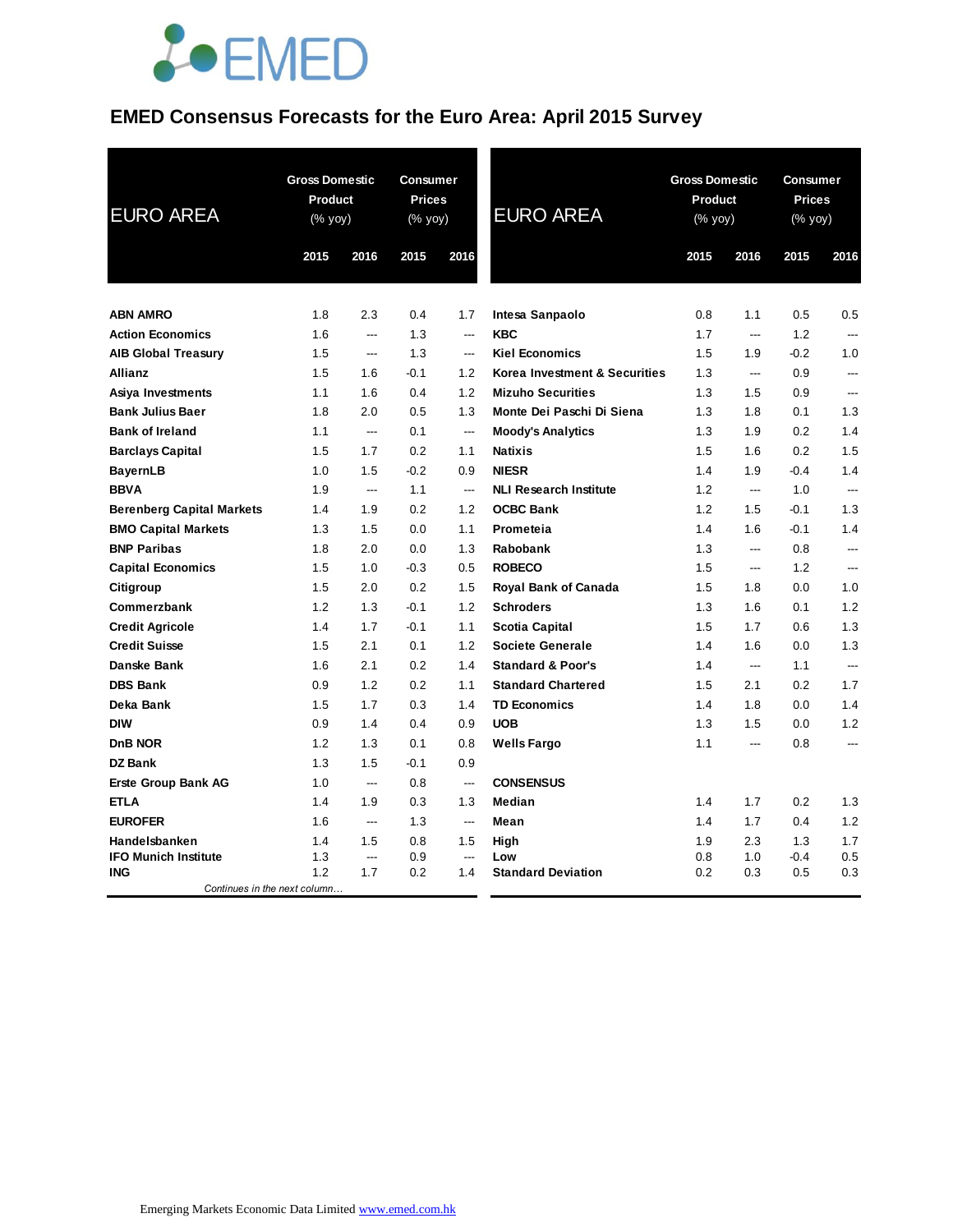# **JOEMED**

# **EMED Consensus Forecasts for Japan: April 2015 Survey**

| <b>JAPAN</b>                     | <b>Gross Domestic</b><br><b>Product</b><br>$(% \mathsf{Y}^{\prime }\mathsf{Y}^{\prime }\mathsf{Y}^{\prime })$ |                          | <b>Consumer</b><br><b>Prices</b><br>(% yoy) |                          | <b>JAPAN</b>                  |      | <b>Gross Domestic</b><br><b>Product</b><br>(% yoy) |      | <b>Consumer</b><br><b>Prices</b><br>(% yoy) |  |
|----------------------------------|---------------------------------------------------------------------------------------------------------------|--------------------------|---------------------------------------------|--------------------------|-------------------------------|------|----------------------------------------------------|------|---------------------------------------------|--|
|                                  | 2015                                                                                                          | 2016                     | 2015                                        | 2016                     |                               | 2015 | 2016                                               | 2015 | 2016                                        |  |
| <b>ABN AMRO</b>                  | 1.6                                                                                                           | 1.2                      | 1.0                                         | 1.4                      | <b>ITOCHU Institute</b>       | 1.2  | $\overline{\phantom{a}}$                           | 2.0  | ---                                         |  |
| <b>Action Economics</b>          | 1.3                                                                                                           | ---                      | 1.7                                         | ---                      | <b>JCER</b>                   | 1.5  | 1.3                                                | 0.2  | 1.1                                         |  |
| <b>AIB Global Treasury</b>       | 1.5                                                                                                           | ---                      | 1.7                                         | ---                      | <b>KBC</b>                    | 1.2  | ---                                                | 1.8  | ---                                         |  |
| Allianz                          | 1.2                                                                                                           | 1.3                      | 1.0                                         | 1.2                      | <b>Kiel Economics</b>         | 1.4  | 1.8                                                | 1.5  | ---                                         |  |
| Asiya Investments                | 0.8                                                                                                           | 0.8                      | 1.0                                         | 1.6                      | Korea Investment & Securities | 0.8  | $\overline{a}$                                     | 2.0  | ---                                         |  |
| <b>Bank Julius Baer</b>          | 0.9                                                                                                           | 1.8                      | 0.1                                         | 0.3                      | <b>Mizuho Securities</b>      | 2.1  | 1.9                                                | 0.0  | 1.2                                         |  |
| Bank of Tokyo-Mitsubishi UFJ     | 1.9                                                                                                           | ---                      | 0.4                                         | $\overline{\phantom{a}}$ | <b>Moody's Analytics</b>      | 1.1  | 1.2                                                | 0.9  | 0.9                                         |  |
| <b>Barclays Capital</b>          | 0.4                                                                                                           | 1.6                      | 0.5                                         | 0.4                      | <b>Natixis</b>                | 1.3  | 1.4                                                | 1.0  | 1.3                                         |  |
| <b>BayernLB</b>                  | 1.2                                                                                                           | 1.7                      | 0.8                                         | 1.2                      | <b>NIESR</b>                  | 0.8  | 1.1                                                | 0.8  | 1.0                                         |  |
| <b>BBVA</b>                      | 1.3                                                                                                           | $\sim$                   | 1.5                                         | ---                      | <b>NLI Research Institute</b> | 1.0  | ---                                                | 1.7  | ---                                         |  |
| <b>Berenberg Capital Markets</b> | 0.9                                                                                                           | 1.5                      | 0.6                                         | 0.7                      | <b>OCBC Bank</b>              | 1.0  | 1.4                                                | 1.0  | 1.5                                         |  |
| <b>BMO Capital Markets</b>       | 0.7                                                                                                           | 1.5                      | 0.4                                         | 0.4                      | Prometeia                     | 1.0  | 1.5                                                | 0.9  | 1.6                                         |  |
| <b>BNP Paribas</b>               | 0.5                                                                                                           | 1.0                      | 0.9                                         | 1.6                      | <b>Rabobank</b>               | 1.0  | ---                                                | 1.8  | ---                                         |  |
| <b>Capital Economics</b>         | 0.0                                                                                                           | 1.5                      | 1.0                                         | 1.0                      | <b>ROBECO</b>                 | 1.2  | ---                                                | 2.1  | ---                                         |  |
| Citigroup                        | 1.0                                                                                                           | 2.2                      | 0.4                                         | 0.9                      | <b>Royal Bank of Scotland</b> | 1.2  | $\overline{\phantom{a}}$                           | 2.3  | ---                                         |  |
| Commerzbank                      | 0.5                                                                                                           | 1.3                      | 0.5                                         | 0.7                      | <b>Schroders</b>              | 1.6  | 2.2                                                | 0.6  | 1.3                                         |  |
| <b>Credit Agricole</b>           | 1.3                                                                                                           | 1.7                      | 0.7                                         | 1.1                      | <b>Scotia Capital</b>         | 0.6  | 1.2                                                | 1.2  | 1.6                                         |  |
| <b>Credit Suisse</b>             | 0.7                                                                                                           | 1.0                      | 0.5                                         | 0.4                      | <b>Societe Generale</b>       | 1.4  | 2.2                                                | 0.7  | 1.2                                         |  |
| Daiwa Institute of Research      | 1.4                                                                                                           | $\overline{\phantom{a}}$ | 1.8                                         | $\overline{\phantom{a}}$ | <b>Standard &amp; Poor's</b>  | 1.3  | ---                                                | 1.3  |                                             |  |
| Danske Bank                      | 1.1                                                                                                           | 1.4                      | 1.1                                         | 1.6                      | <b>Standard Chartered</b>     | 1.8  | 1.6                                                | 0.5  | 1.4                                         |  |
| <b>DBS Bank</b>                  | 1.3                                                                                                           | 1.0                      | 1.0                                         | 0.8                      | <b>TD Economics</b>           | 0.9  | 1.6                                                | 0.7  | 1.1                                         |  |
| Deka Bank                        | 0.0                                                                                                           | 1.1                      | 1.1                                         | 1.6                      | <b>UOB</b>                    | 1.0  | 1.5                                                | 1.0  | 1.8                                         |  |
| <b>DIW</b>                       | 1.3                                                                                                           | 1.6                      | 0.8                                         | 0.3                      | <b>Wells Fargo</b>            | 1.2  | ---                                                | 1.9  | ---                                         |  |
| <b>DnB NOR</b>                   | 1.0                                                                                                           | 1.5                      | 1.6                                         | 1.5                      |                               |      |                                                    |      |                                             |  |
| <b>DZ Bank</b>                   | 1.3                                                                                                           | 2.0                      | 0.9                                         | 1.4                      | <b>CONSENSUS</b>              |      |                                                    |      |                                             |  |
| <b>Erste Group Bank AG</b>       | 1.1                                                                                                           | $\overline{\phantom{a}}$ | 1.7                                         | $\overline{\phantom{a}}$ | Median                        | 1.1  | 1.5                                                | 1.0  | 1.2                                         |  |
| <b>Experian Economics</b>        | 1.3                                                                                                           | $\overline{\phantom{a}}$ | 1.6                                         | ---                      | Mean                          | 1.1  | 1.5                                                | 1.1  | 1.1                                         |  |
| <b>IFO Munich Institute</b>      | 0.8                                                                                                           | $\sim$                   | 2.1                                         | ---                      | High                          | 2.1  | 2.2                                                | 2.8  | 1.8                                         |  |
| <b>ING</b>                       | 0.7                                                                                                           | 1.3                      | 0.7                                         | 1.0                      | Low                           | 0.0  | 0.8                                                | 0.0  | 0.3                                         |  |
| Intesa Sanpaolo                  | 0.3                                                                                                           | 0.8                      | 2.8                                         | 1.4                      | <b>Standard Deviation</b>     | 0.4  | 0.4                                                | 0.6  | 0.4                                         |  |
| Continues in the next column     |                                                                                                               |                          |                                             |                          |                               |      |                                                    |      |                                             |  |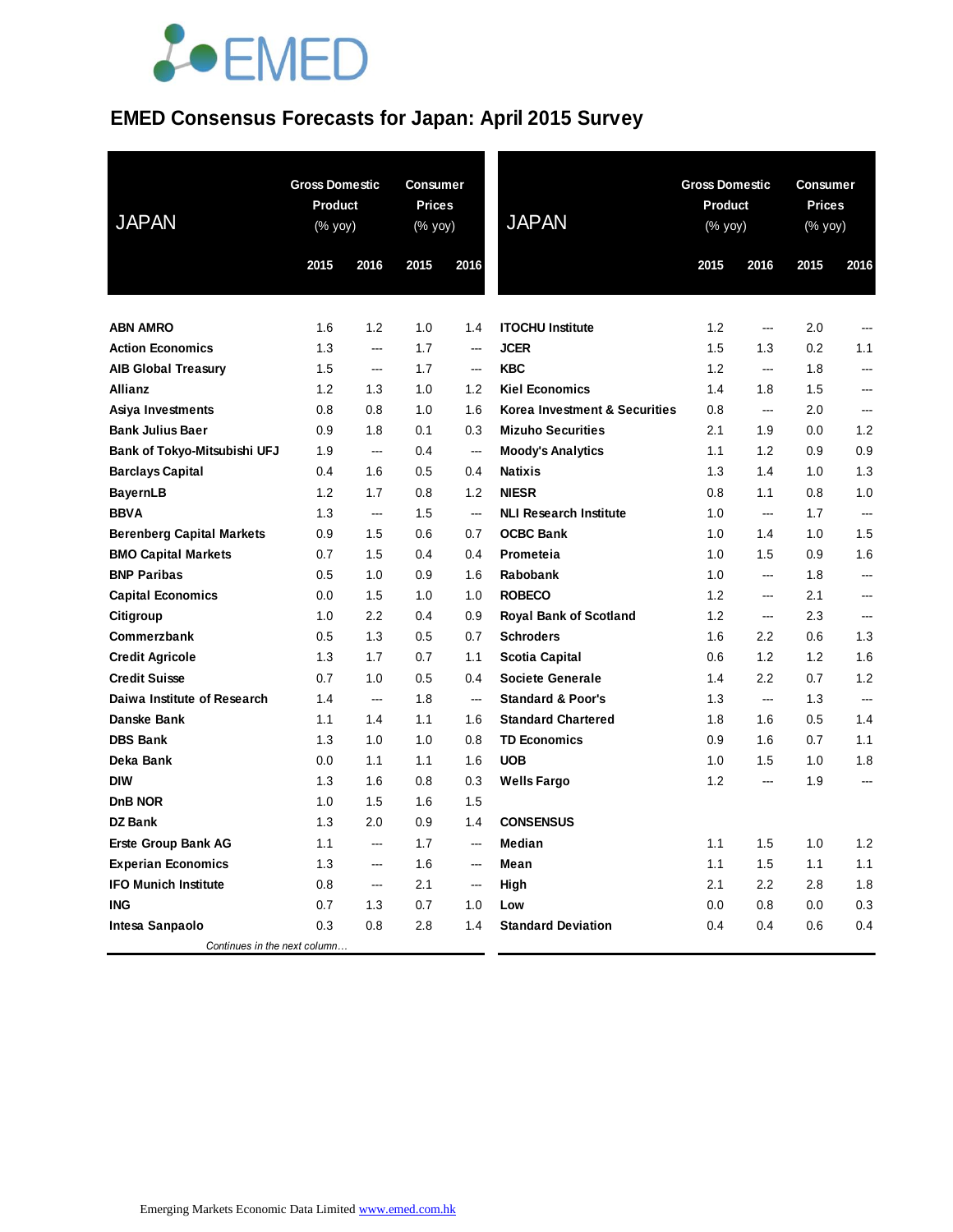

# **EMED Consensus Forecasts for China: April 2015 Survey**

| <b>CHINA</b>                     | <b>Gross Domestic</b><br><b>Product</b><br>$(% \mathsf{Y}^{\prime }\mathsf{Y}^{\prime }\mathsf{Y}^{\prime })$ |                | Consumer<br><b>Prices</b><br>(% yoy) |                          | <b>CHINA</b>                  | <b>Gross Domestic</b><br><b>Product</b><br>(% yoy) |                          |      | <b>Consumer</b><br><b>Prices</b><br>$(% \mathsf{y}\right)$ (% $\overline{\mathsf{y}\mathsf{y}}$ ) |  |
|----------------------------------|---------------------------------------------------------------------------------------------------------------|----------------|--------------------------------------|--------------------------|-------------------------------|----------------------------------------------------|--------------------------|------|---------------------------------------------------------------------------------------------------|--|
|                                  | 2015                                                                                                          | 2016           | 2015                                 | 2016                     |                               | 2015                                               | 2016                     | 2015 | 2016                                                                                              |  |
|                                  |                                                                                                               |                |                                      |                          |                               |                                                    |                          |      |                                                                                                   |  |
| <b>ABN AMRO</b>                  | 7.0                                                                                                           | 7.0            | 2.0                                  | 2.5                      | <b>ING</b>                    | 7.0                                                | 6.8                      | 1.0  | 1.2                                                                                               |  |
| <b>Action Economics</b>          | 7.4                                                                                                           | ---            | 3.1                                  | $\overline{\phantom{a}}$ | Intesa Sanpaolo               | 7.1                                                | 6.5                      | 1.5  | 1.6                                                                                               |  |
| Allianz                          | 7.0                                                                                                           | 6.7            | 2.0                                  | 2.7                      | <b>KBC</b>                    | 7.0                                                | ---                      | 3.0  | ---                                                                                               |  |
| Asiya Investments                | 6.8                                                                                                           | 6.5            | 1.9                                  | 2.3                      | <b>Kiel Economics</b>         | 7.1                                                | 7.1                      | 2.8  | ---                                                                                               |  |
| <b>Bank Julius Baer</b>          | 6.9                                                                                                           | 6.5            | 1.4                                  | 1.9                      | Korea Investment & Securities | 7.1                                                | ---                      | 2.5  | ---                                                                                               |  |
| <b>Bank of East Asia</b>         | 7.0                                                                                                           | 7.0            | 1.5                                  | 2.0                      | <b>Moody's Analytics</b>      | 7.0                                                | 6.8                      | 1.7  | 3.1                                                                                               |  |
| <b>Barclays Capital</b>          | 6.8                                                                                                           | 6.6            | 1.2                                  | 1.6                      | <b>Natixis</b>                | 7.0                                                | 6.9                      | 1.7  | 2.4                                                                                               |  |
| <b>BayernLB</b>                  | 7.0                                                                                                           | 6.8            | 2.5                                  | 3.0                      | <b>NIESR</b>                  | 7.0                                                | 6.9                      | 1.4  | 1.4                                                                                               |  |
| <b>BBVA</b>                      | 7.0                                                                                                           | ---            | 3.3                                  | $\overline{\phantom{a}}$ | <b>NLI Research Institute</b> | 7.2                                                | ---                      | 3.1  | ---                                                                                               |  |
| <b>Berenberg Capital Markets</b> | 7.0                                                                                                           | 6.7            | 1.3                                  | 2.5                      | <b>OCBC Bank</b>              | 7.0                                                | 6.8                      | 1.3  | 2.5                                                                                               |  |
| <b>BMO Capital Markets</b>       | 7.0                                                                                                           | 6.8            | 1.4                                  | 1.7                      | <b>ROBECO</b>                 | 7.2                                                | ---                      | 3.0  | ---                                                                                               |  |
| <b>BNP Paribas</b>               | 6.8                                                                                                           | 6.5            | 1.9                                  | 2.6                      | <b>Royal Bank of Scotland</b> | 7.2                                                | $\overline{\phantom{a}}$ | 1.2  | ---                                                                                               |  |
| <b>Capital Economics</b>         | 7.0                                                                                                           | 6.5            | 1.0                                  | 2.0                      | <b>Schroders</b>              | 6.8                                                | 6.5                      | 1.7  | 2.0                                                                                               |  |
| Citigroup                        | 6.9                                                                                                           | 6.7            | 1.5                                  | 1.9                      | <b>Scotia Capital</b>         | 7.0                                                | 6.5                      | 1.5  | 2.5                                                                                               |  |
| Commerzbank                      | 6.5                                                                                                           | 6.5            | 2.0                                  | 2.0                      | <b>Societe Generale</b>       | 6.8                                                | 6.6                      | 1.4  | 2.3                                                                                               |  |
| <b>Credit Agricole</b>           | 7.1                                                                                                           | 6.9            | 1.3                                  | 2.6                      | <b>Standard &amp; Poor's</b>  | 7.1                                                | ---                      | 2.1  | ---                                                                                               |  |
| <b>Credit Suisse</b>             | 6.8                                                                                                           | 7.0            | 1.6                                  | 2.2                      | <b>Standard Chartered</b>     | 7.1                                                | 7.0                      | 2.0  | 2.5                                                                                               |  |
| Daiwa Institute of Research      | 6.9                                                                                                           | 6.5            | 1.5                                  | 1.0                      | <b>UOB</b>                    | 6.8                                                | 6.8                      | 1.5  | 2.0                                                                                               |  |
| Danske Bank                      | 7.2                                                                                                           | 6.8            | 2.0                                  | 2.7                      | <b>Wells Fargo</b>            | 6.8                                                | ---                      | 2.1  | ---                                                                                               |  |
| <b>DBS Bank</b>                  | 7.0                                                                                                           | 6.8            | 1.8                                  | 2.2                      |                               |                                                    |                          |      |                                                                                                   |  |
| Deka Bank                        | 7.1                                                                                                           | 7.0            | 1.5                                  | 2.6                      |                               |                                                    |                          |      |                                                                                                   |  |
| <b>DIW</b>                       | 7.2                                                                                                           | 7.2            | 1.4                                  | 2.7                      |                               |                                                    |                          |      |                                                                                                   |  |
| DnB NOR                          | 7.1                                                                                                           | 6.7            | 1.9                                  | 2.8                      | <b>CONSENSUS</b>              |                                                    |                          |      |                                                                                                   |  |
| <b>DZ Bank</b>                   | 7.0                                                                                                           | 6.5            | 1.6                                  | 2.7                      | <b>Median</b>                 | 7.0                                                | 6.8                      | 1.7  | 2.4                                                                                               |  |
| <b>Erste Group Bank AG</b>       | 7.1                                                                                                           | $\overline{a}$ | 3.0                                  | $\overline{a}$           | Mean                          | 7.0                                                | 6.8                      | 1.9  | 2.2                                                                                               |  |
| <b>Experian Economics</b>        | 7.5                                                                                                           | ---            | 3.3                                  | $\hspace{0.05cm} \ldots$ | High                          | 7.5                                                | 7.2                      | 3.3  | 3.1                                                                                               |  |
| <b>ICBC</b> International        | 7.1                                                                                                           | 7.0            | 1.8                                  | 2.5                      | Low                           | 6.5                                                | 6.5                      | 1.0  | 1.0                                                                                               |  |
| <b>IFO Munich Institute</b>      | 7.1                                                                                                           | ---            | 2.4                                  |                          | <b>Standard Deviation</b>     | 0.2                                                | 0.2                      | 0.6  | 0.5                                                                                               |  |
| Continues in the next column     |                                                                                                               |                |                                      |                          |                               |                                                    |                          |      |                                                                                                   |  |